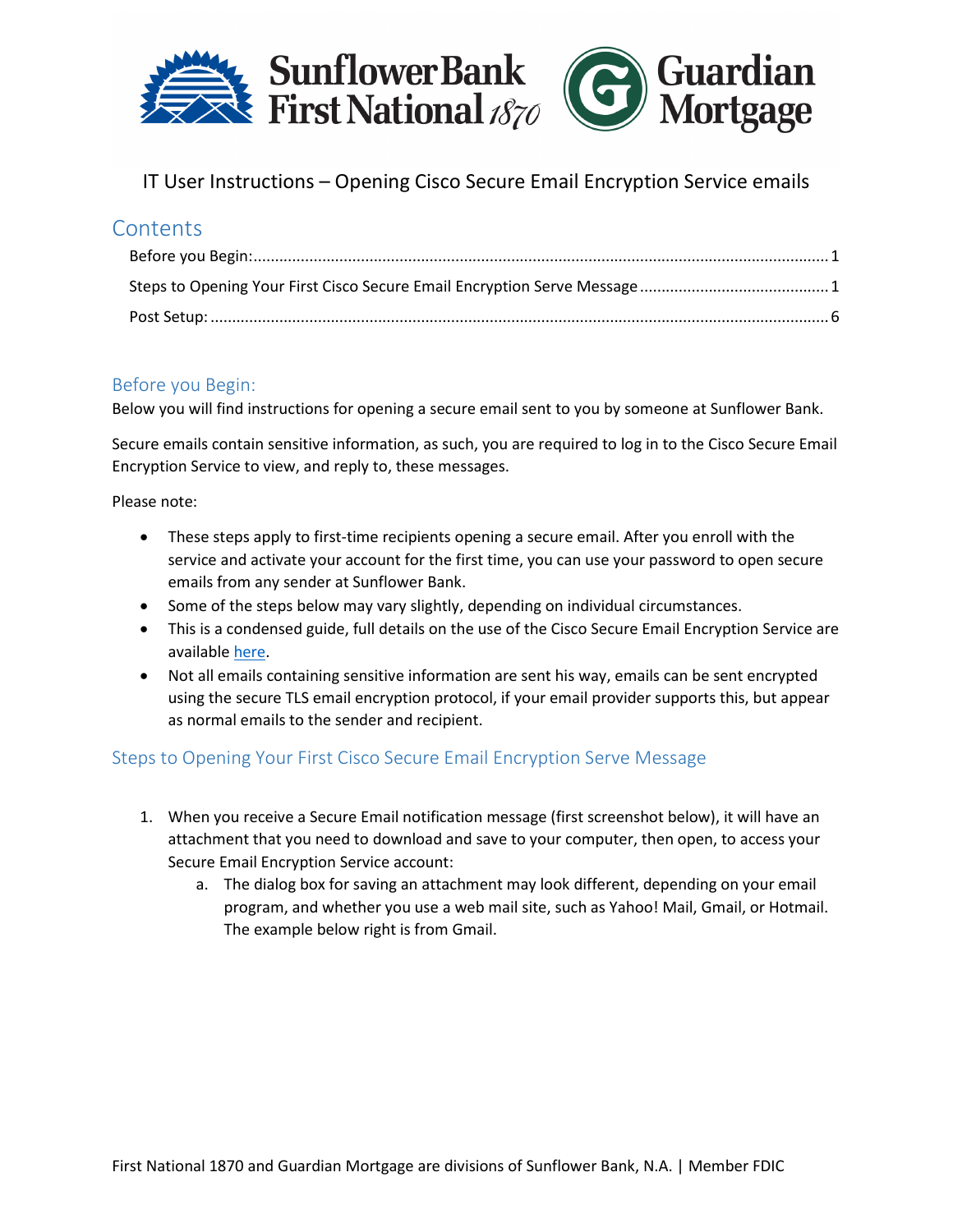



#### You have received a secure message

Read your secure message by opening the attachment, securedoc\_20220406T165912.html. You will be prompted to open (view) the file or save (download) it to your computer. For best results, save the file first, then open it in a Web browser. To access from a mobile device, forward this message to mobile@res.cisco.com to receive a mobile login URL. If you have concerns about the validity of this message, contact the sender directly. First time users - will need to register after opening the attachment. For more information, click the following Help link.

Help - https://res.cisco.com/websafe/help?topic=RegEnvelope About Cisco Secure Email Service - https://res.cisco.com/websafe/about



| E<br>5912.html  | securedoc_20220406T16 |
|-----------------|-----------------------|
| 155 KB          |                       |
| <b>Download</b> |                       |

2. Open the attachment once downloaded, and the file will launch in a web browser. click the Register button.

| <b>Message Security</b><br>$\bullet$ High                                  |
|----------------------------------------------------------------------------|
| Secure Email<br><b>Encryption Service</b>                                  |
| To<br>@gmail.com                                                           |
| Register                                                                   |
| OR                                                                         |
| Sign in with Google                                                        |
| To open this message first click the button to register. After registering |

To open this message, first click the button to register. After registering, come back to continue opening the message.

#### Select a different address

3. The New User Registration is displayed. Complete the online registration form and click the Register button at the bottom of the page to create a user account. There is no charge to enroll with and use the service.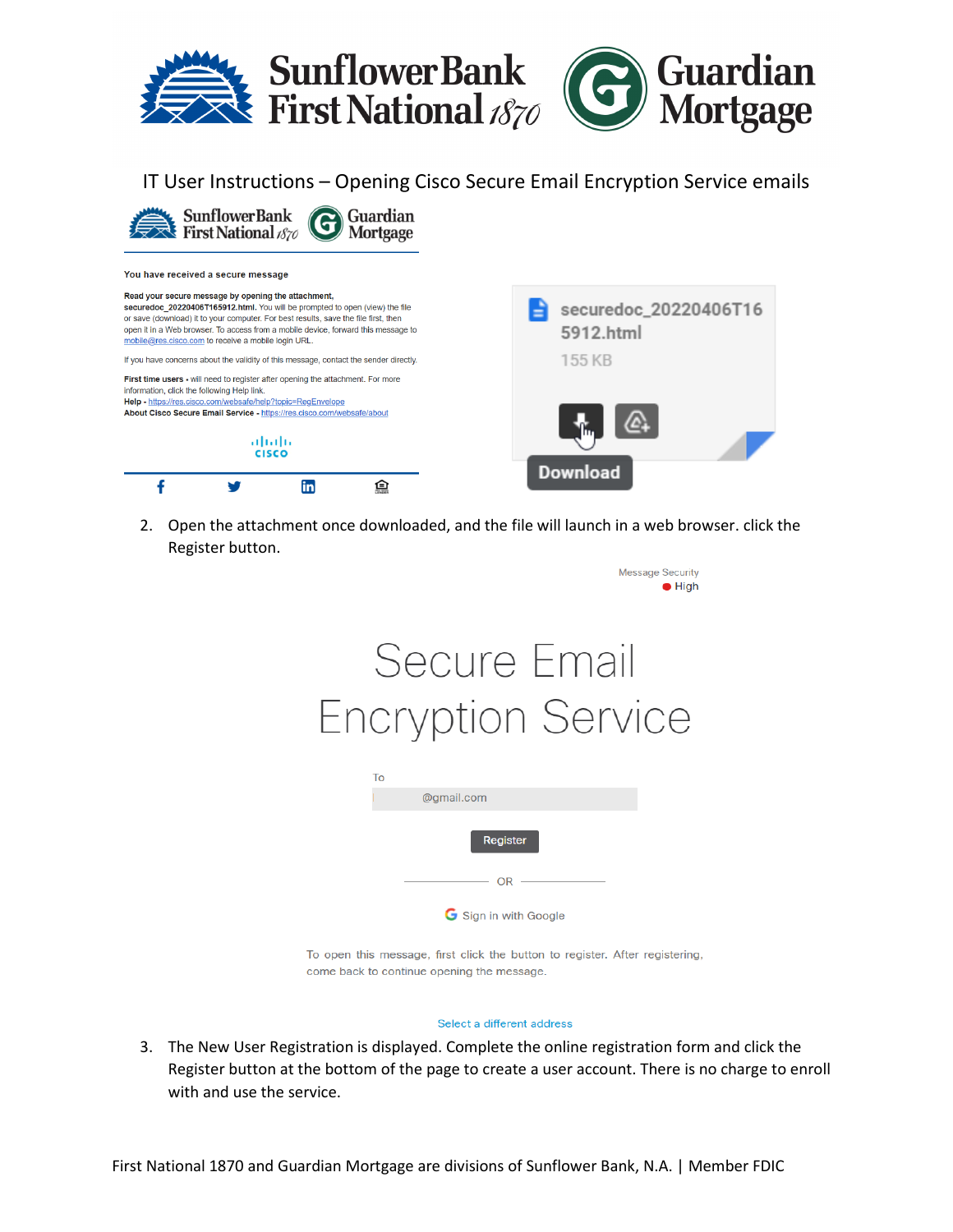

## New User Registration

| <b>Email Address</b> |                                                                     |
|----------------------|---------------------------------------------------------------------|
| @gmail.com           |                                                                     |
| First Name*          | Last Name*                                                          |
| First Name           | Last Name                                                           |
| Confirm Password*    |                                                                     |
|                      |                                                                     |
| Confirm Password     |                                                                     |
|                      |                                                                     |
|                      | I agree to Cisco Secure Email Encryption Service's Terms of Service |
|                      |                                                                     |

4. After you complete the form and click Register, the following confirmation page is displayed.

| Final Step: Account                                                                                         |
|-------------------------------------------------------------------------------------------------------------|
| Activation                                                                                                  |
| Your Cisco Secure Email Encryption Service account<br>was successfully created.                             |
| Instructions to activate your account have been<br>emailed to<br>@gmail.com.                                |
| Please check your inbox. If you do not see an<br>account activation email, check your junk email<br>folder. |

5. Check your email Inbox for an activation message from the service. If the email is not in your inbox, check the spam or junk email folder in case the activation message was filtered. The following example shows a typical activation message.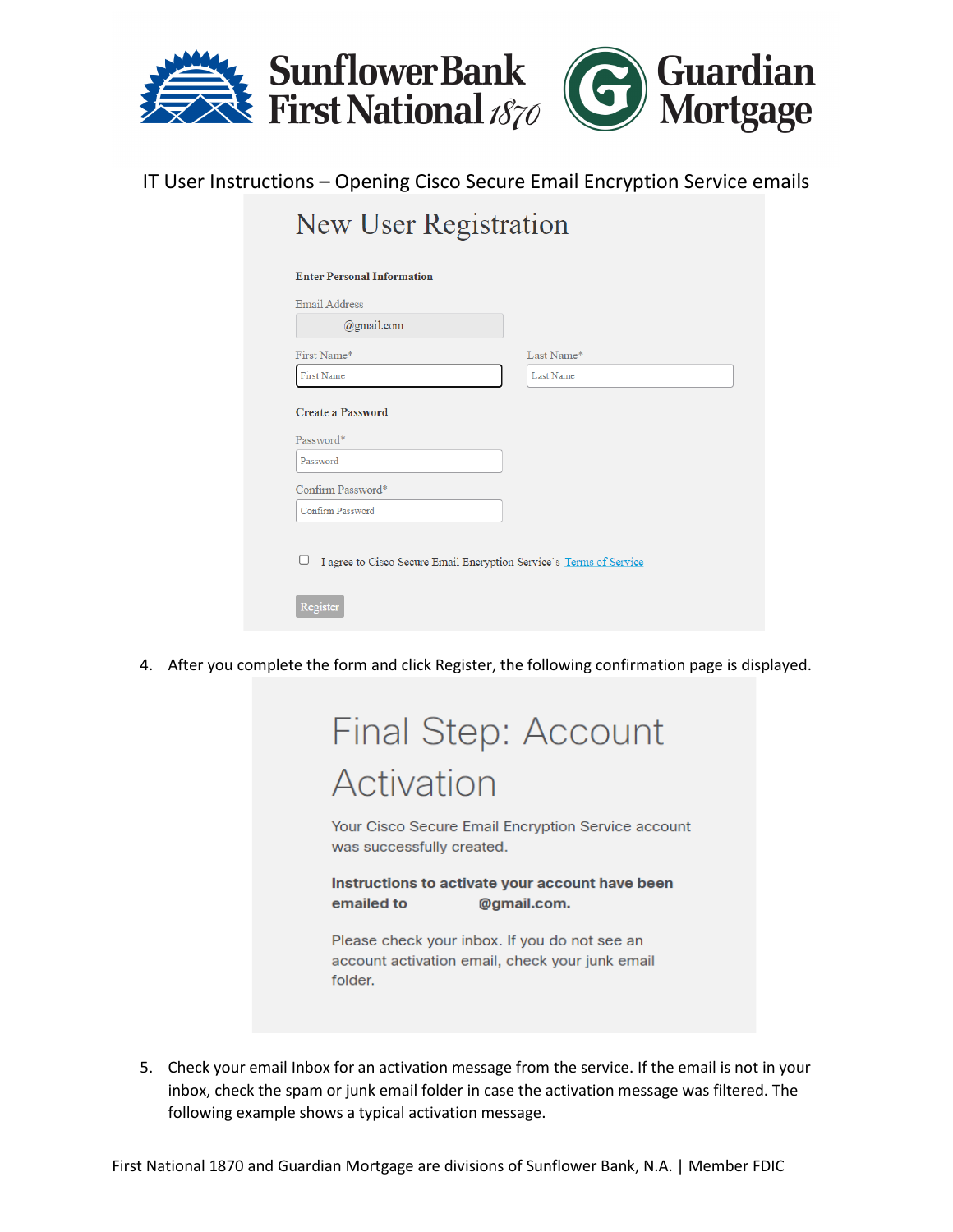

| <b>Account Activation</b>                                                                                                                                                                                                                                                                                                                                                                     |
|-----------------------------------------------------------------------------------------------------------------------------------------------------------------------------------------------------------------------------------------------------------------------------------------------------------------------------------------------------------------------------------------------|
| Dear<br>Thank you for registering with Cisco Secure Email Encryption Service.<br><b>Activate Account</b><br>To stop the registration process you can cancel this account.<br><b>IMPORTANT</b><br>To help keep your personal information safe, Cisco recommends that you never give your CRES password<br>to anyone, including Cisco employees.<br>Welcome to Secure Email Encryption Service! |
| About Secure Email Encryption Service   Terms of Service   Privacy Policy   Customer support                                                                                                                                                                                                                                                                                                  |
| Copyright © 2011-2022 Cisco Systems, Inc. and/or its affiliates. All rights reserved.                                                                                                                                                                                                                                                                                                         |

6. In the activation email message, click the Activate Account button to activate your user account. The following confirmation page is displayed.

# Email address confirmed

You have activated the account for

@gmail.com. Registration for this email address is now complete. To exit this page, close your browser window. After exiting this page, return to your Secure Message and enter your password to open it.

7. Return to the log in screen. You will see the screen below, click Continue.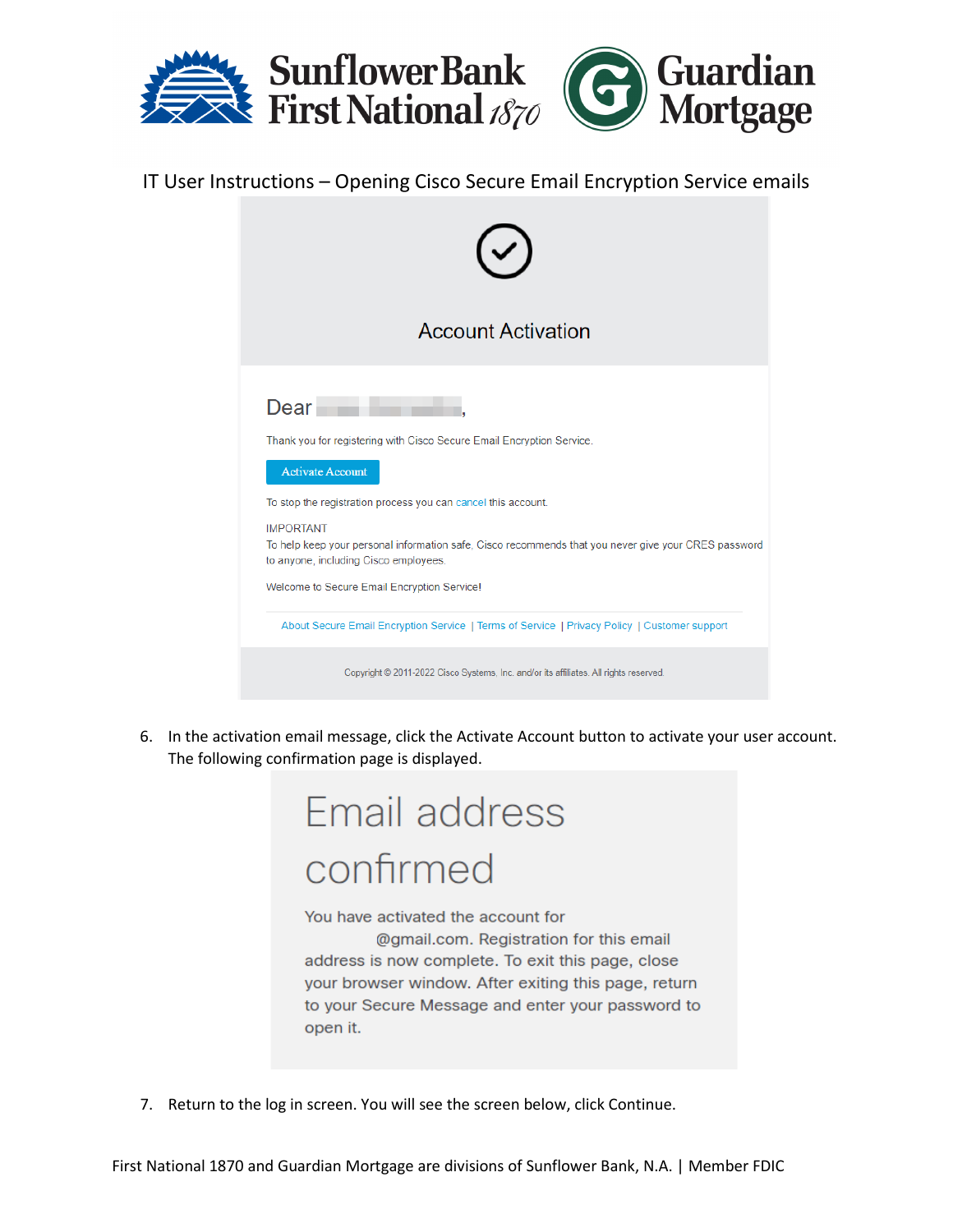

| Secure Email              |  |
|---------------------------|--|
| <b>Encryption Service</b> |  |

**Message Security**  $\bullet$  High

| To |            |  |
|----|------------|--|
|    | @gmail.com |  |
|    | Continue   |  |

After you've registered, click the button to continue.

Select a different address

8. You will notice the screen has changed slightly from the first time you opened the envelope; enter the password you created for your account and click Open Online.

|                                                      | <b>Message Security</b><br>$\bullet$ High |
|------------------------------------------------------|-------------------------------------------|
| Secure Email                                         |                                           |
| <b>Encryption Service</b>                            |                                           |
|                                                      |                                           |
| To<br>@gmail.com                                     |                                           |
| Password<br>Secure Email Encryption Service Password |                                           |